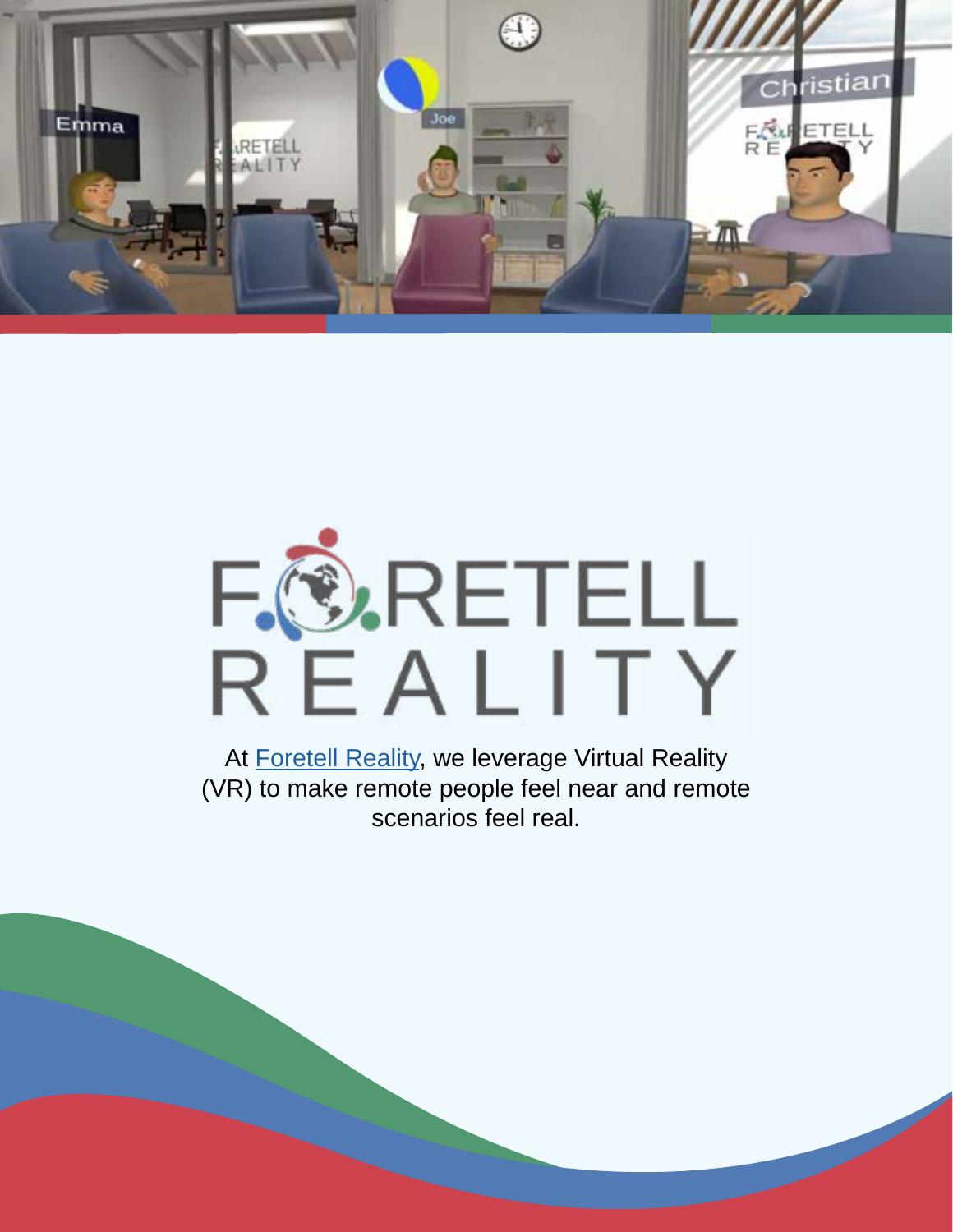#### **Headsets**

We are device agnostic and develop experiences for any android-based headset. Current versions support Oculus Quest 1 & 2, Oculus Go, Pico Neo 2 & 2 Eye, Pico 2G xK.

#### **Desktop**

Our experiences are accessible through desktop client applications for Windows & Mac and allow active participation and viewing.

#### **Hand Tracking**

On devices that support hand tracking, our experiences allow controller-free interaction using just the users' hands.

#### **Eye Tracking**

On devices that support eye tracking, our experiences allow more expressive avatars and deeper analytics.





# **Device Interfaces**

#### **Body Language**

Users are able to identify other user's movements as they communicate - such as nodding, shaking their head, or hand movement. This allows conversations to be more immersive and natural than traditional video calls.

#### **Hand Gestures**

Through the use of hand tracking or hand controllers, users are able to control the movement of their avatars' hands to express gestures like thumbsup, pointing, fist up, fist bump and handshake with haptic feedback

#### **Voice Masking**

Users' voices can be "distorted" to mask their identity and even gender.



### **Spatial Audio**

We support 360 spatial audio where the volume and angle one hears changes based on the direction and distance from the audio source. This allows users the ability to have a private conversation simply by moving away from other users in the virtual environment.

#### **Mute/Unmute**

Users can mute and unmute themselves, and moderators can mute participants to control a productive discussion, presentation and events.

# **Communication**

#### **Secure Login**

Users may access our experiences using a username & password, or join private meetings with a personal invite. Accounts are managed and stored using secure protocols. Experiences can be open to the "public" if desired.

## **Compliance**

Our experiences are HIPAA compliant. We do not store any personal information.

# **Security**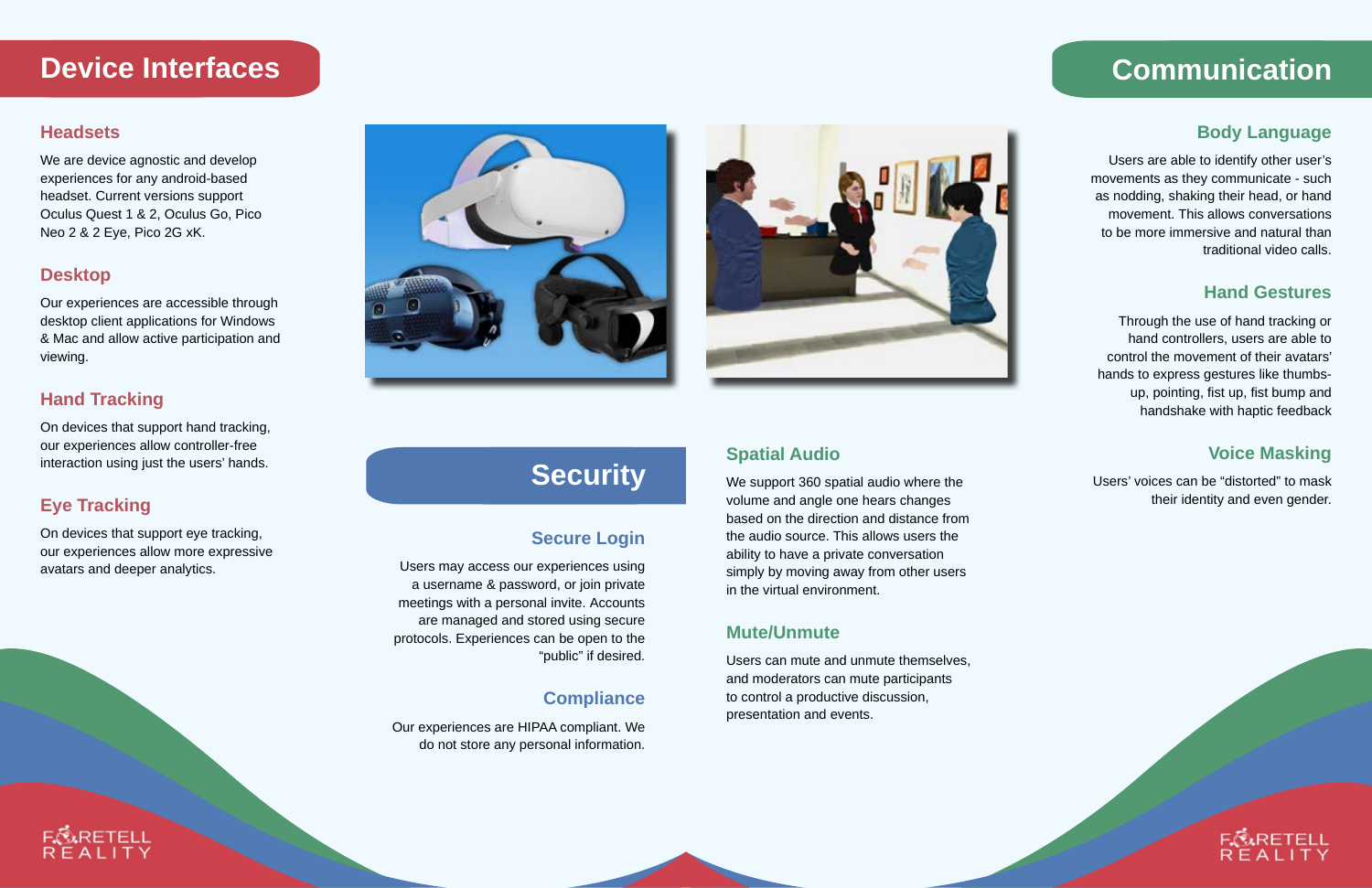#### **Locomotion**

Users can transport to different areas in a VR scene either by moving in real life (in 6 DOF headsets), or by using the controllers (teleporting).

#### **6 Degrees of Freedom (DoF)**

Experiences supported by 6DoF VR headsets allow users to walk within the space. The same experiences on 3DoF devices limit the users from moving around and their view will be at a particular point in space.

#### **Changing Seats**

In some seated experiences, participants can change seats. Seats can also be reserved by admins for specific users or roles.

#### **Multiple Points of View**

Desktop users have the ability to view the experience from various participants' points of view or from preset positions set by the organizer.







#### **Screens & Monitors**

Users can set up multiple screens within the environment to load and share 2D presentations. Users can also use predesigned monitor configurations, such as our 18-screen 'HyperDesk'. Monitors can display either static files (i.e. PDFs) or websites.

#### **Whiteboard**

Users can discuss and sketch their ideas by using virtual markers and whiteboards.

#### **Sticky Notes**

User's speach can be translated automatically to text which appears on virtual sticky notes. Notes can be placed in the virtual environment and emailed to the user.

#### **3D Drawing**

Users can express their ideas by drawing or sculpting in 3 dimensions.



#### **3D Objects**

Users can add and interact with 3D objects from our life-like library of 3D models or from external libraries.

#### **3D, Interactive Data Displays**

Users can create visualizations in multiple dimensions (up to 6), and dynamically change their data mappings and filters during the presentation.

#### **Web-browsers & Bookmarks**

Users can open multiple web browsers within the VR environment and link each to static or live feeds. Bookmarks can be saved and loaded easily.

#### **Recorded Presentations**

Users can record themselves as an avatar giving a presentation in VR and the recording can be shared with others at any time.

## **Navigation Presentation**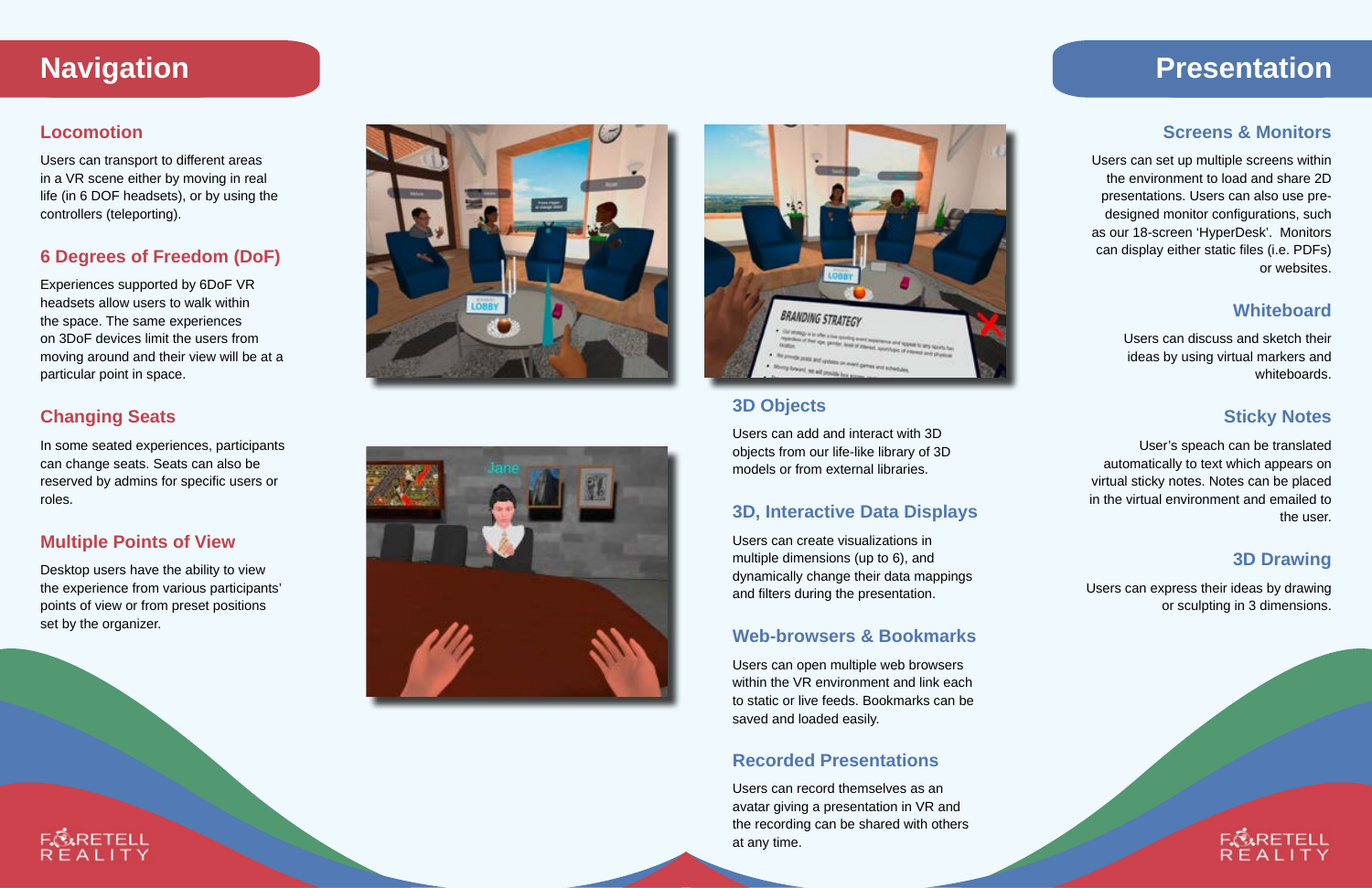#### **Rooms**

Users can schedule and invite others to interact with them in public or private rooms. Public rooms are accessible to all users and private rooms are secure password protected rooms that are only accessible by invited users.

#### **Custom Enviroments**

In addition to a library of environments that are available to all of our customers, our applications can include bespoke 3D modeled environments for any need.

#### **Multi-user Experiences**

Our experiences currently allow up to 50 active participants, limitless number of observers, and the ability to split larger audiences into separate virtual rooms.

#### **360 Enviroments**

Users have the ability to dynamically change between various 360 environments for different immersive settings.





#### **Scripted Training**

Our applications can be used for training by including step-by-step instruction and practice sessions. Users receive feedback on their training session and a full analytics package can track every aspect of the user's performance.

#### **Life-like Physics**

Participants can pass objects between themselves. For example – virtual ball, tools, images, documents, etc.



#### **Characters**

Our library contains several sets of avatars, with various customization options for face, skin tone, hairstyle, hair color, attire and accessories.

#### **Movement**

Avatars can be controlled by users to move and emote in the virtual space. Movements include hands, head, neck and torso movements.

#### **Hand-tracking**

User's hands and fingers can be tracked and appear as part of the avatar without the need to hold controllers.

#### **Customization**

Custom sets of avatars can be developed depending a client's specific needs.



# **Environments Avatars**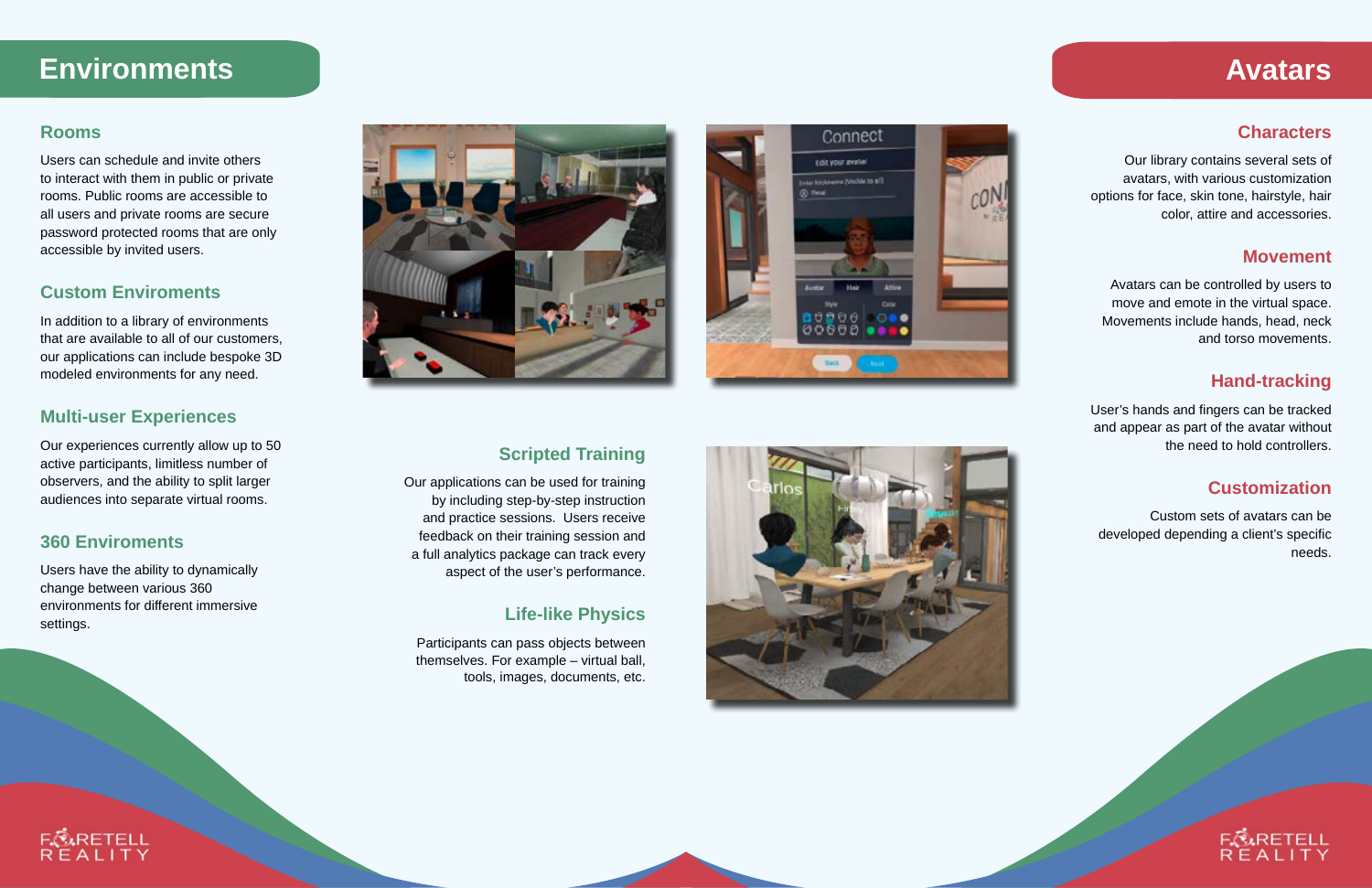#### **Media Library**

Users have access to a library of files including pictures, movies, 360 images and videos. 3D objects can be uploaded directly from a user's computer and used within the space.

#### **Third Party Integration**

Users can connect their account with services like Google Drive, Dropbox, and One Drive, to bring their own files into the experience.

#### **Live Broadcasting**

Ability to broadcast a live video feed directly into the virtual environment. The video feed can be 2D content, 180/360 immersive video or composited green screen footage.

#### **Recording**

Users can record and playback sessions which they attend, if allowed by their administrator.





#### **Analytics**

Our basic analytics package includes two main metric categories:

Usage – who used the system and experience, for how long, individually and aggregated.

Performance – actions taken within the experience, such as talking (time, interruptions), gazing (at whom / what, for how long), steps and procedures (mainly for training), and custom metrics per experience.

#### **2D & 3D Data Analysis**

Our applications are capable of automatically reading data from CSV files, and presenting data sets in various 2D and 3D graphs.



#### **Technical Support**

We have detailed documentation for onboarding new users and VR best practices. Our support team also offers white glove onboarding and on-demand live technicians for special events

#### **Alerts & Notifications**

Our applications send in-experience alerts based on low internet quality, high latency, low battery, etc.

# **Support**

# **Shareable Media**

#### **Roles & Permissions**

Admins and organizers have the ability to define several roles for any given experience, with a set of capabilities for each role.

#### **Seating/Standing Settings**

Admins have the ability to set up number of participants and seating / standing arrangements, including different zones (e.g. lecture area, breakout discussion rooms, networking, media watching, etc).

# **Permissions**

# **Analytics**